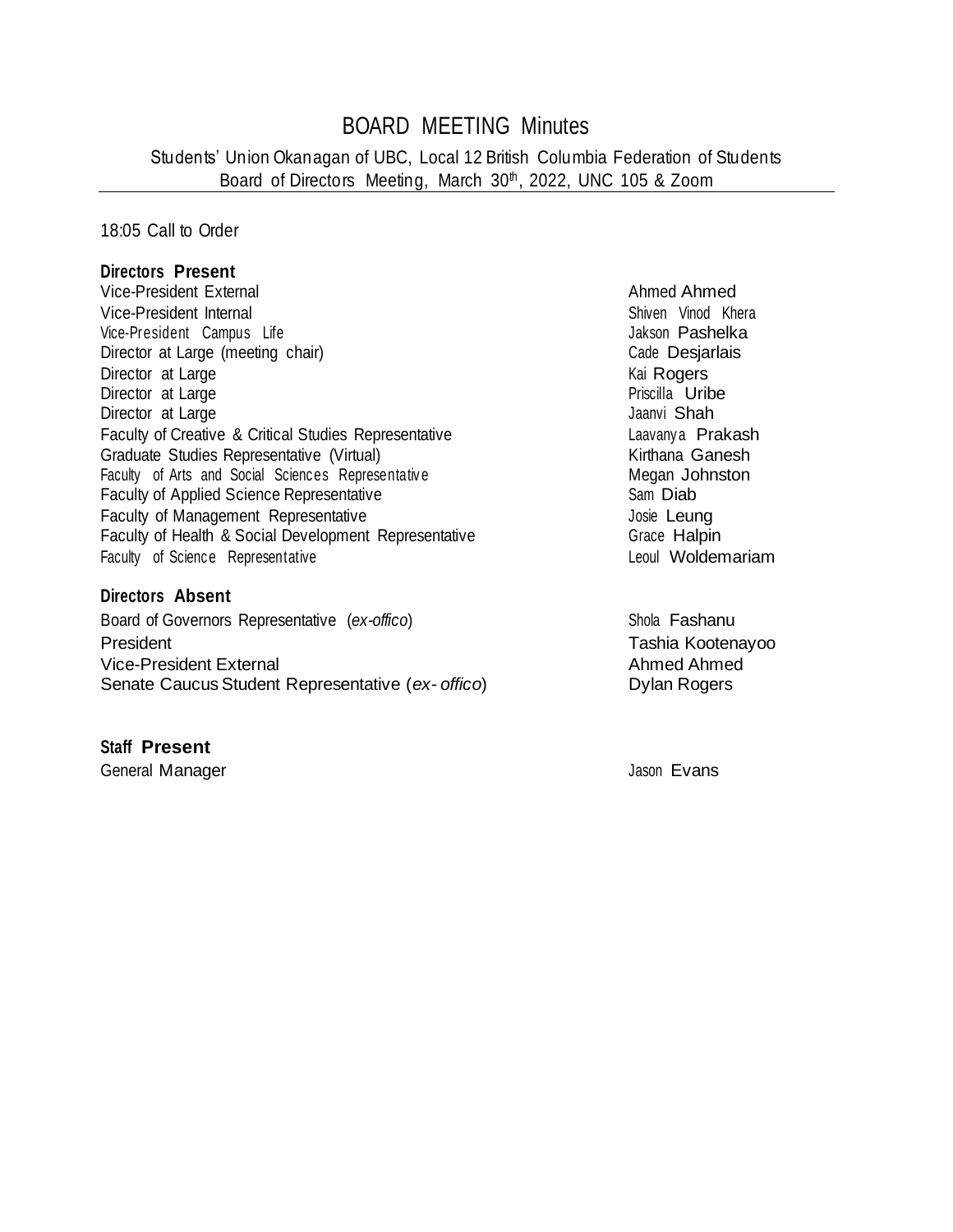### 1. ACKNOWLEDGEMENT OF TERRITORY

*We* would like to acknowledge that we are on the traditional, ancestral territory of the *Okanagan Nation. We would like to recognize that learning happened in this place long before this institution was established. It's important that we understand that we are very privileged to be living, working, and learning in these territories that are not our own.*

### **2.** ADOPTION OF AGENDA AND REVIEW OF MEMBERSHIP

22/03/30.01

### Johnston/Halpin

Be it resolved that the agenda be adopted. Motion carried

Khera requested that order of business 9.1 be moved to the beginning of the meeting so he could speak on it and amend it.

Khera/Rogers

Motion carried

**3.** ADOPTION OF MINUTES FROM PREVIOUS MEETIN GS

22/03/30.02

Rogers/Johnston Motion carried

22/03/30.03

Be it resolved that minutes of the meeting held March  $17<sup>th</sup>$ , 2022 be adopted.

Johnston/Rogers Motion carried 22/03/30.04

Be it resolved that minutes of the emergency meeting held March 23<sup>rd</sup>, 2022 be adopted.

Rogers/Johnston

Motion carried

### **4.** NEW BUSINESS

### **4.1 Signing Authority**

22/03/30.05

Uribe/Leung

Be it resolved that Muhammad Waseem be removed as signing authority on all bank accounts held by the Student Union of UBC Okanagan, namely the Royal Bank of Canada, Valley First Credit Union and the RBC Dominion Securities as of March 30th, 2022, and

Be it further resolved that Kai Rogers be granted signing authority on all bank accounts held by the Student Union of UBC Okanagan, namely the Royal Bank of Canada, Valley First Credit Union and the RBC Dominion Securities as of March 30<sup>th</sup>, 2022.

Rogers motivated the need to remove Waseem as signing authority, but abstained from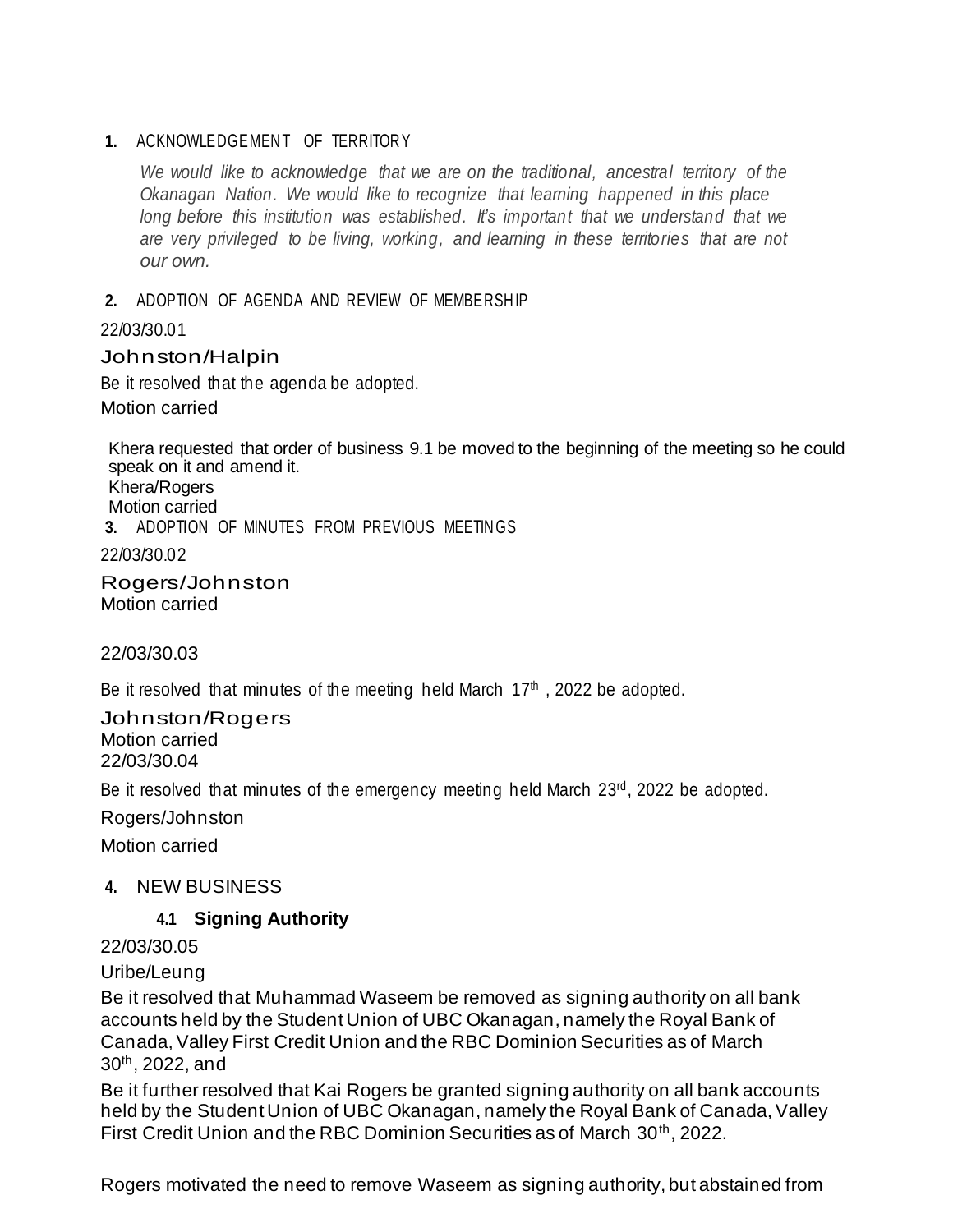speaking on the second half of the motion.

Khera spoke to the second half of the motion, and spoke to the need to appoint Rogers as VP Finance and Administration first, if the board would like to give Rogers signing authority.

### 22/03/30.06

### Khera/Halpin

Amendment: Whereas an additional signing authority is needed for the proper functioning of this union, and whereas the position of VP finance must be held in order for this signing authority to be given, and whereas Kai Rogers has been recommended by the President of the SUO to be this signing authority, be it resolved that Kai Rogers be appointed Interim VP Finance and Administration.

Directors discussed the amendment to appoint Rogers to the position of Interim VP Finance

Motion carried

Discussion continued on the amended motion Motion Carried

**5.** PRESEN TATION S

### **5.1 Policy Amendments**

Khera motivated the proposed changes to the regulations.

- **6.** OLD BUSINESS
- **7.** EXECUTIVE REPOR TS
- **8.** COMMITTEE BUSINESS
	- **8.1 Executive Committee**
	- **8.2 Finance Committee**
	- **8.3 Policy Committee**

22/03/30.07

Khera/Rogers

Be it resolved that minutes of the meeting held March  $29<sup>th</sup>$ , 2022 be adopted.

### 22/03/30.08

#### Khera/Rogers

Be it resolved that recommended regulation amendments be approved as presented.

22/03.30.09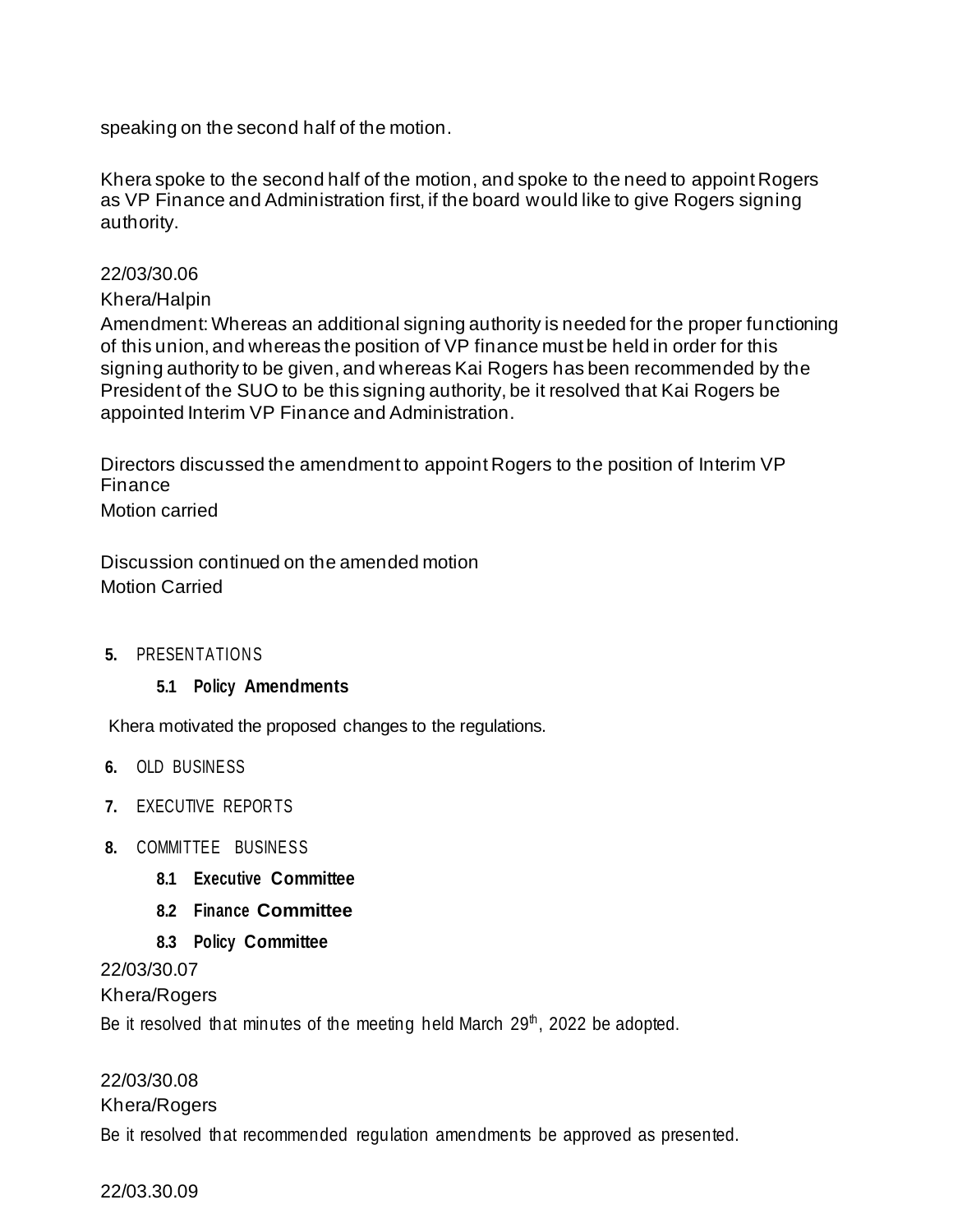Rogers/Khera

Whereas a policy was missed in the changes document, be it resolved that Regulation XII, 35, be added to the changes

Regulation XII, 35: Expenses greater than \$300 must be preapproved by the Membership Outreach Coordinator

Amendment carried

Motion carried

- **8.4 Campus Life Committee**
- **8.5 Campaigns Committee**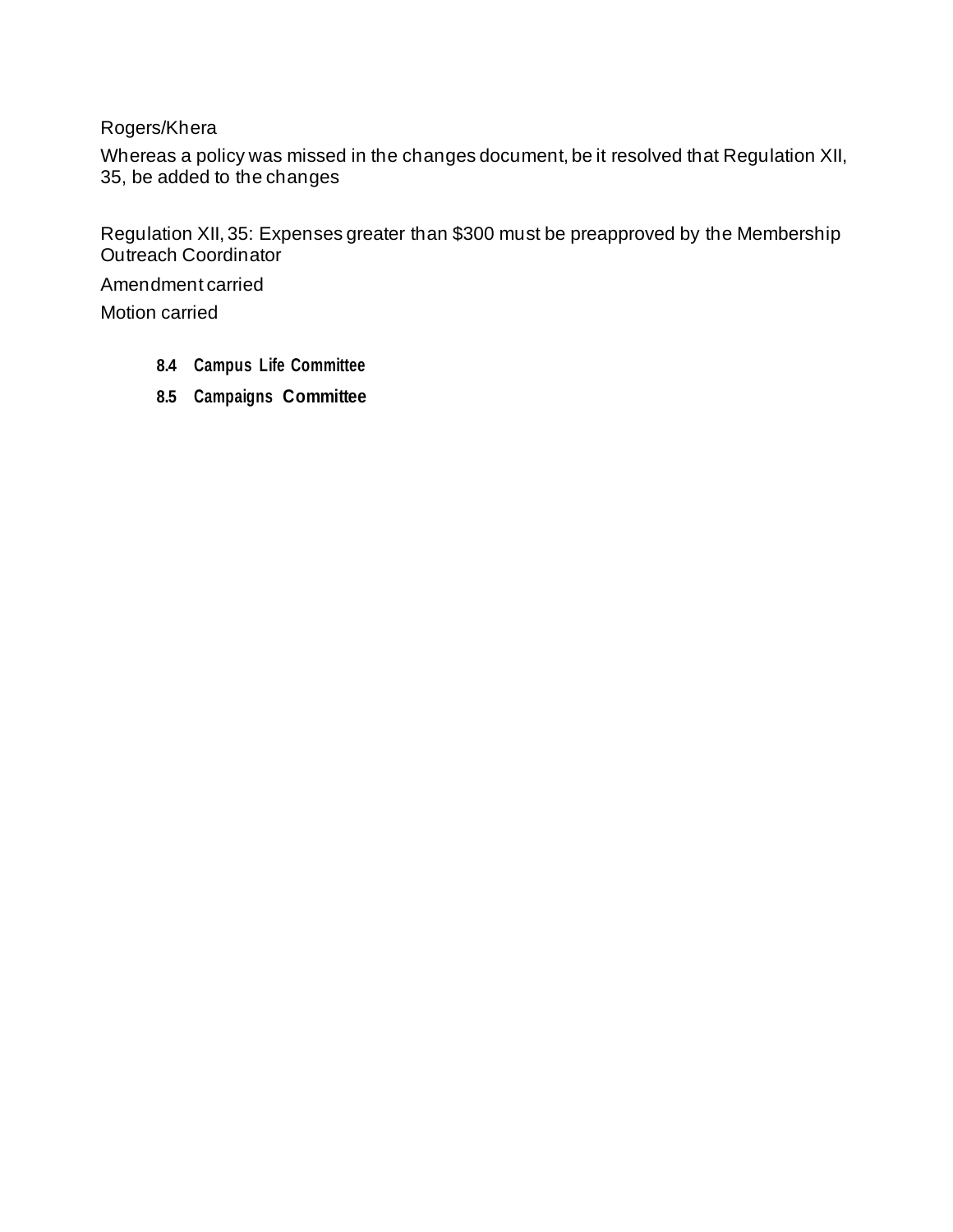### **8.6 Oversight Committee**

### **8.7 Graduate Student Committee**

22/03/30.10

Ganesh/Khera

Be it resolved that minutes of the meeting held March  $18<sup>th</sup>$ , 2022 be adopted.

### 22/03/30.11

Ganesh/Pashelka

Be it resolved that the graduate student honorarium be distributed as follows:

| Nibirh Jawad \$50  |  |
|--------------------|--|
| Anne Claret   \$50 |  |
| Emily Comeau \$50  |  |

### **8.8 Electoral Committee**

### 22/03/30.12

### Halpin/Rogers

Be it resolved that the results from the 2022 General Election be ratified as attached, and Be it further resolved that the SUO of UBC Board of Directors approve the destruction of the nomination forms used in the 2022 General Election.

- **9. REPORT ON UNIVERSITY RELATIONS** 
	- **9.1 Board of Governors**
	- **9.2 Senate**
	- **9.3 Other University Committees**
- **10.** NEW BUSINESS

### **10.2 Automation Club**

22/03/30.13 Rogers/Johnston Be it resolved that the Automation Club be ratified

### **11.** INFOR M ATION ITEMS

### **11.1 Public Statement**

Directors were asked to provide input on whether or not a public statement regarding Muhammad Waseem be issued. Directors agreed a statement was wanted, and asked the executive committee to write and present one.